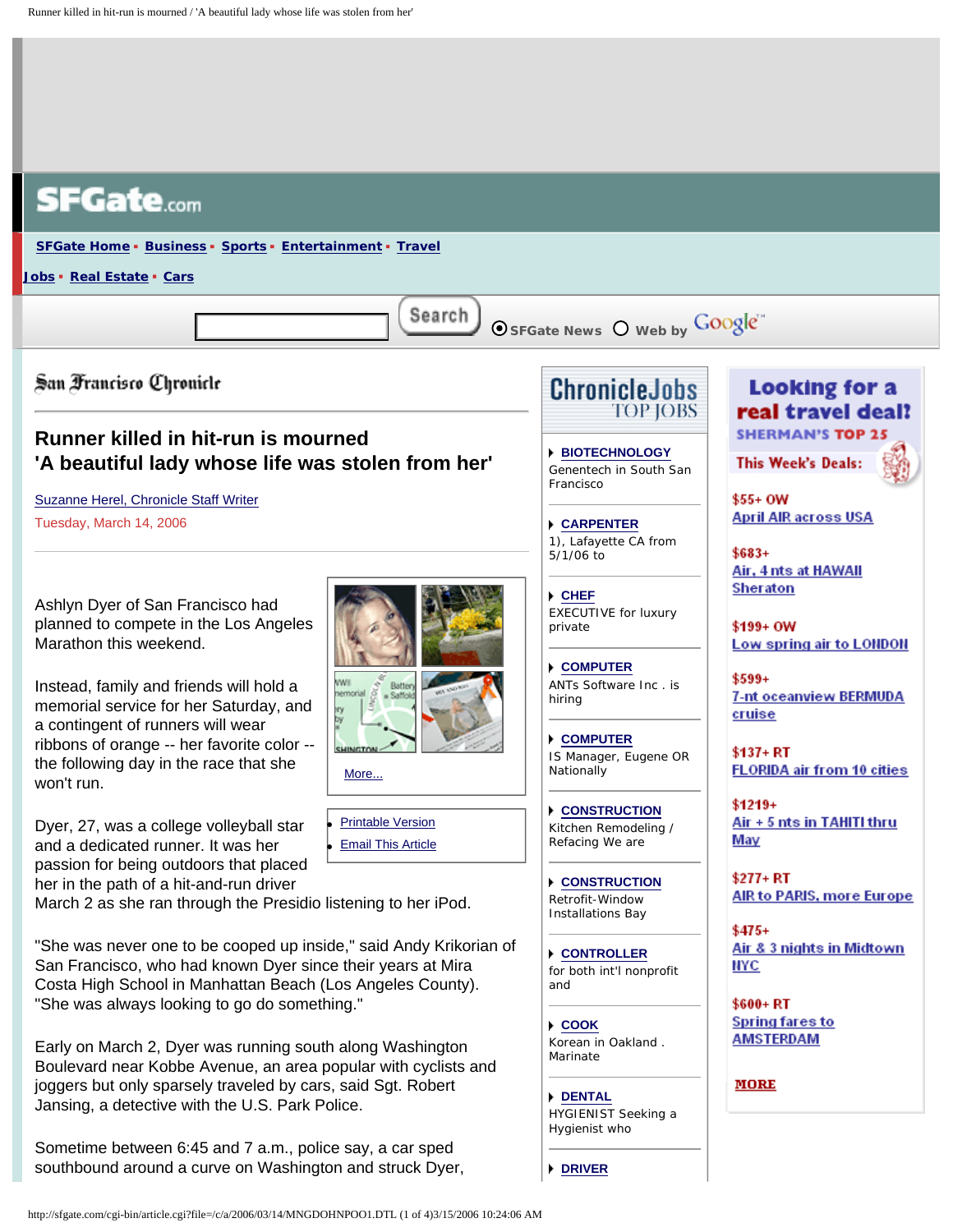catapulting her over a fence and into a ditch. She lay there, facedown and unconscious, until a park worker found her around 7 a.m.

Although she was listening to her iPod, police believe she heard the car and turned around before she was hit. That's because even though the car approached from behind, she was struck on her right side, as if she had been facing the vehicle.

Police estimated that the driver was going faster than the 25 mph speed limit and said there were no skid marks or other evidence that the car had braked.

"Whoever did this knew it," Jansing said. He noted that one of Dyer's shoes flew off and landed 60 feet away. "For a force like that, the driver had to know what happened."

Dyer carried no identification, and for several hours no one knew who she was. Police finally used the registration information from the iPod she kept in an orange case to identify her.

Had she been helped promptly, she probably would have recovered, doctors at San Francisco General Hospital told Dyer's parents. As it was, her brain went without oxygen for more than 10 minutes, which led to swelling and irreparable damage.

Her parents, Bruce and Marsha Dyer of Phoenix, were told that if she did survive, she would remain in a vegetative state. They agreed to stop treatment, and the youngest of their three daughters was pronounced dead at 4:23 p.m. Sunday.

"Doctors were able to harvest all healthy organs, which will provide the gift of life to many," her parents wrote on a Web site they started to keep her friends up to date.

Dyer's final contribution to the vitality of others was of some solace for her family and friends, said Joe Harper, Dyer's friend since the second grade.

"Her parents feel very good that her heart is going to someone and that she will save the lives of a few," Harper said. The Dyers did not respond to a request for an interview.

Brian Wilhite, who described himself as Dyer's former fiance, attended a news conference at the U.S. Park Police office Monday wearing an orange ribbon in his lapel.

"Someone running or riding must have seen something," he said. "If we can just remind the public to jog their memory, maybe someone will remember something. She was a beautiful lady with a beautiful heart and soul. She was a beautiful lady whose life was stolen from her."

Dyer's death was the first hit-and-run fatality in the Presidio since the former Army base became a national park in 1994. The stretch of road where she was hit is lined by Monterey pines and cypress trees but has no sidewalks. The Pacific Ocean sparkles in the

S) MOTORCOACH Steady work

**[DRIVERS](http://sfgate.com/cgi-bin/adjacency/jason/details?ad=45126f50)** Earn up to \$20/hour

**[EDUCATION](http://sfgate.com/cgi-bin/adjacency/jason/details?ad=55126f50)** PRINCIPAL for CA . Distinguished

**[EDUCATION](http://sfgate.com/cgi-bin/adjacency/jason/details?ad=65126f50)** Teacher (ECE), F/T Office Positions

**[ELECTRICIANS](http://sfgate.com/cgi-bin/adjacency/jason/details?ad=74126f50)** 5,000 Sign On Bonus Earn

**[About Top Jobs](http://sfgate.com/templates/types/adjacency/about/) [View All Top Jobs](http://sfgate.com/cgi-bin/adjacency/jason/list)**